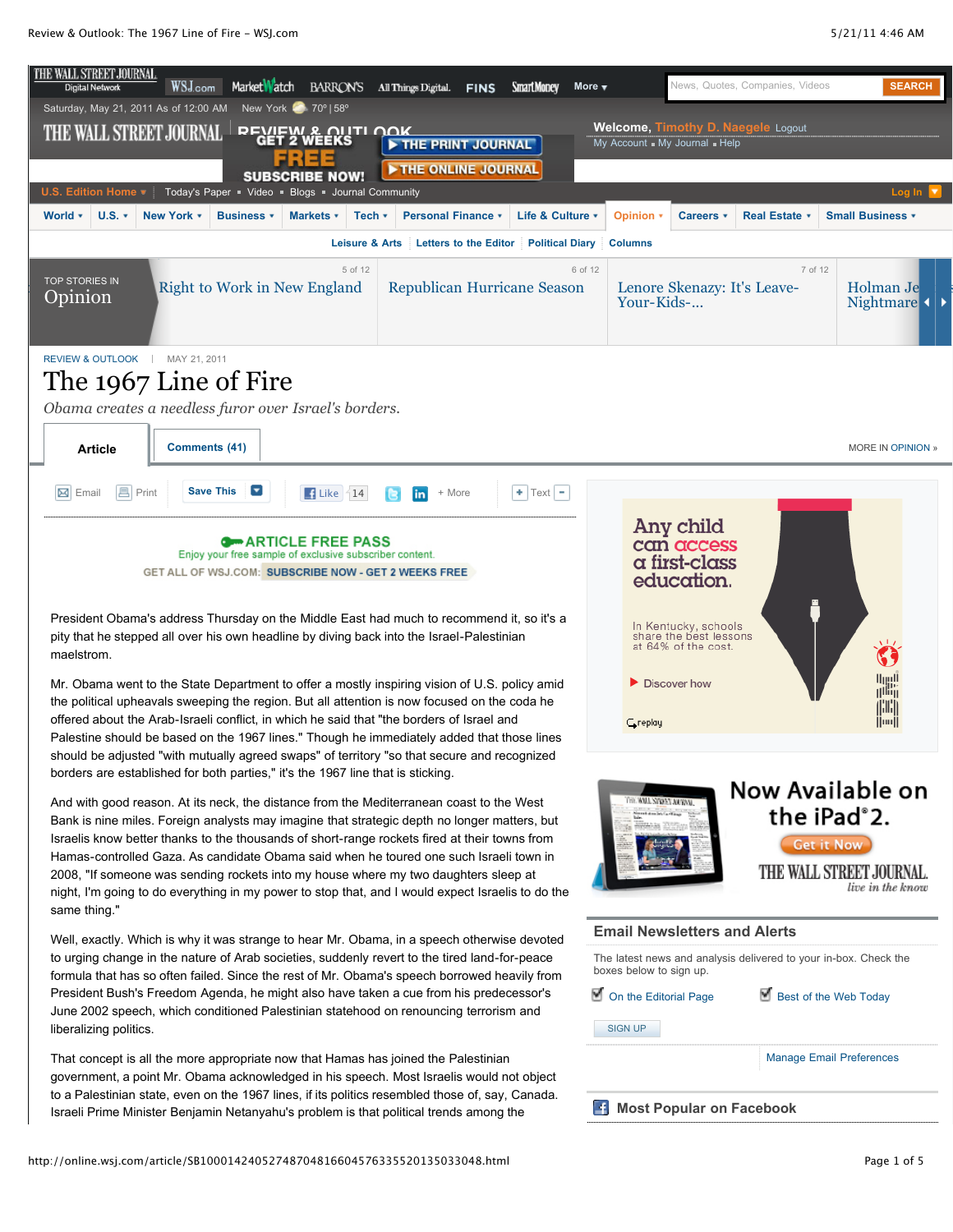Palestinians lean more in the direction of Iran, despite some recent promising economic trends.

Nor does it help that Mr. Obama wants Israel to withdraw from Palestinian territory even before the two sides resolve the issues of the status of Jerusalem and of the 1948 Palestinian refugees, recently in the news with their attempt to force their way through Israel's borders. No Israeli leader is going to give up the West Bank without resolving those existential issues, since it would merely allow the Palestinians to pocket the territorial gains while perpetuating the conflict.

The President's team is explaining the speech as an attempt to restart the moribund Israeli-Palestinian talks, but it will accomplish no such thing. It's more accurate to say he obscured the important substance of his speech by needlessly raising an irrelevant and neuralgic subject. He provided Palestinian hardliners with a negotiating line that will become totemic to them and their sympathizers in the years ahead, no matter what happens on the ground.

He also alienated the leader of a key U.S. ally, as yesterday's chilly photo-op of the President with Prime Minister Netanyahu made clear. If this is what Hillary Clinton likes to call "smart diplomacy," we'd hate to see what qualifies as dumb.



### SPONSORED LINKS

## **[BlackBerry® Smartphones](http://801538.r.msn.com/?ld=4vbNjByXNGNTbS3rBvuHy6g02ipnlPCCST8Xz-NDFYfWWUsoO0lmnSqm5FBXb0WTB_OxSW18zHGOV8QOCSPmHURfhtjxcxPtVHnDHDi6Q6huphfxHYN0vAE5_cCq69EWbblGr0PTzsgJ8wCuWnRRTVT5HJ23iZT1MLv8wlQr5j4oDSlyhJk_GiJCMsjaWBdU96D_eRU1yvTBr_AfRvYhFrjvvGCKuH8jYalFwDh898rvqVbzEfuJZae0TNKTcYvcN8Vcn2BcGBhFV83MeEe6ppTMZjPAmYKLxfeiRCYz2a-sSXYSVQehBsnqsxOww5JWHeoL2SprPpIXnS7-ONzGY-_VDZd7RojW2Qw3WzA48KWYNkbb8xlX3jQwk8FpONF9Iuh0jnxjr0PzSSRvjFx5my46HzHuT8iBDaU62gJxHnYe1gntq2z3xB-NtkHoNRMu70KtdNW1_jXOxHRFPg6fiBNU3_J1eJb_duLi-jYMWNIqw1VAlMDtNWvLDemk1fryhVIuajMhAmY3M9OVcjZWDkYaYQCyF_ERx8D3GgKxI97ZsPwe13YLiwDdA)**

[Find More, Know More, Do More. BlackBerry Pulls It All Together.](http://801538.r.msn.com/?ld=4vbNjByXNGNTbS3rBvuHy6g02ipnlPCCST8Xz-NDFYfWWUsoO0lmnSqm5FBXb0WTB_OxSW18zHGOV8QOCSPmHURfhtjxcxPtVHnDHDi6Q6huphfxHYN0vAE5_cCq69EWbblGr0PTzsgJ8wCuWnRRTVT5HJ23iZT1MLv8wlQr5j4oDSlyhJk_GiJCMsjaWBdU96D_eRU1yvTBr_AfRvYhFrjvvGCKuH8jYalFwDh898rvqVbzEfuJZae0TNKTcYvcN8Vcn2BcGBhFV83MeEe6ppTMZjPAmYKLxfeiRCYz2a-sSXYSVQehBsnqsxOww5JWHeoL2SprPpIXnS7-ONzGY-_VDZd7RojW2Qw3WzA48KWYNkbb8xlX3jQwk8FpONF9Iuh0jnxjr0PzSSRvjFx5my46HzHuT8iBDaU62gJxHnYe1gntq2z3xB-NtkHoNRMu70KtdNW1_jXOxHRFPg6fiBNU3_J1eJb_duLi-jYMWNIqw1VAlMDtNWvLDemk1fryhVIuajMhAmY3M9OVcjZWDkYaYQCyF_ERx8D3GgKxI97ZsPwe13YLiwDdA) [BlackBerry.com](http://801538.r.msn.com/?ld=4vbNjByXNGNTbS3rBvuHy6g02ipnlPCCST8Xz-NDFYfWWUsoO0lmnSqm5FBXb0WTB_OxSW18zHGOV8QOCSPmHURfhtjxcxPtVHnDHDi6Q6huphfxHYN0vAE5_cCq69EWbblGr0PTzsgJ8wCuWnRRTVT5HJ23iZT1MLv8wlQr5j4oDSlyhJk_GiJCMsjaWBdU96D_eRU1yvTBr_AfRvYhFrjvvGCKuH8jYalFwDh898rvqVbzEfuJZae0TNKTcYvcN8Vcn2BcGBhFV83MeEe6ppTMZjPAmYKLxfeiRCYz2a-sSXYSVQehBsnqsxOww5JWHeoL2SprPpIXnS7-ONzGY-_VDZd7RojW2Qw3WzA48KWYNkbb8xlX3jQwk8FpONF9Iuh0jnxjr0PzSSRvjFx5my46HzHuT8iBDaU62gJxHnYe1gntq2z3xB-NtkHoNRMu70KtdNW1_jXOxHRFPg6fiBNU3_J1eJb_duLi-jYMWNIqw1VAlMDtNWvLDemk1fryhVIuajMhAmY3M9OVcjZWDkYaYQCyF_ERx8D3GgKxI97ZsPwe13YLiwDdA)

#### **[Refinance at 3.7% FIXED](http://0.r.msn.com/?ld=4vEsSl25BVdneS76Uot8VvezHkImu1B_6AUQOoKxut7bgZWn48EJdu_1GseEAk_pEZOql1hGP8cC3UU7PLRgKF6obAFaGe8KzxVIYfDmBG0CGqz9bZmNMrliIKtRkAf4PSK3frVREkpNEf8DL6NQ_Bda9dCbtxIKKc_4Hc7R7awSrItZNyLxERnd_-BJNAucSnTO3cICs0bjVXR5uBtjQ6WWZUo_oxg7NMh9FDtmtp37BLR2AYQGRgdDGEsVJBxWBAK6IFFdaR3BNUmUpSU3dRxVwixv1KZI5dQCtlR_WrTg05C2u-Kx1-yZb5ZLt68D8zSyjRVRCwWRVZTxxjJgZGHFcEhnGJ5EXZ-C-MTFqoY0Q1VAlMJMgNrMIxnxD3U73QK3bVQhAmY3M9TQNJ87cN-FRe0Qf0ZOf2-TDw4PAp0y62n7YOuLw7_lc)**

[\\$160,000 Mortgage for \\$547/mo. Free. No Obligsation. Get a Quote!](http://0.r.msn.com/?ld=4vEsSl25BVdneS76Uot8VvezHkImu1B_6AUQOoKxut7bgZWn48EJdu_1GseEAk_pEZOql1hGP8cC3UU7PLRgKF6obAFaGe8KzxVIYfDmBG0CGqz9bZmNMrliIKtRkAf4PSK3frVREkpNEf8DL6NQ_Bda9dCbtxIKKc_4Hc7R7awSrItZNyLxERnd_-BJNAucSnTO3cICs0bjVXR5uBtjQ6WWZUo_oxg7NMh9FDtmtp37BLR2AYQGRgdDGEsVJBxWBAK6IFFdaR3BNUmUpSU3dRxVwixv1KZI5dQCtlR_WrTg05C2u-Kx1-yZb5ZLt68D8zSyjRVRCwWRVZTxxjJgZGHFcEhnGJ5EXZ-C-MTFqoY0Q1VAlMJMgNrMIxnxD3U73QK3bVQhAmY3M9TQNJ87cN-FRe0Qf0ZOf2-TDw4PAp0y62n7YOuLw7_lc) [RefinanceMortgage.LendGo.com](http://0.r.msn.com/?ld=4vEsSl25BVdneS76Uot8VvezHkImu1B_6AUQOoKxut7bgZWn48EJdu_1GseEAk_pEZOql1hGP8cC3UU7PLRgKF6obAFaGe8KzxVIYfDmBG0CGqz9bZmNMrliIKtRkAf4PSK3frVREkpNEf8DL6NQ_Bda9dCbtxIKKc_4Hc7R7awSrItZNyLxERnd_-BJNAucSnTO3cICs0bjVXR5uBtjQ6WWZUo_oxg7NMh9FDtmtp37BLR2AYQGRgdDGEsVJBxWBAK6IFFdaR3BNUmUpSU3dRxVwixv1KZI5dQCtlR_WrTg05C2u-Kx1-yZb5ZLt68D8zSyjRVRCwWRVZTxxjJgZGHFcEhnGJ5EXZ-C-MTFqoY0Q1VAlMJMgNrMIxnxD3U73QK3bVQhAmY3M9TQNJ87cN-FRe0Qf0ZOf2-TDw4PAp0y62n7YOuLw7_lc)

### **[Microsoft Office 365®](http://0.r.msn.com/?ld=4vrx4kn0V9_K6jLJ_hbVOpgbar_Ce0ztZbxWqPl1bxteZit6xzx3MwjsaCDuFrB8Za16KsbY-nqBIHzy3QAfaw_ibpHIisLrMpWaOmCJZOg0tF1CgRRhr7mZ-Et7aw6yn66T72uE9eAapbsATUo6G530LfuP-Byxdng8vMKgHALwEyNic3Lds7WIol0B1nsuAsYfk3HQotnkkIUPqSYzPKcG16xdP_ClRgWDw8ptbFOlwYKqC_F5q-IS581zBKdOw_55g7CWT5vzvno2c3nA7vgWGzB4hF0N2rzXC9dHEGvpnFaV2ysV2GsJsyAus6qI0bNVQJTPXJXu7SwqYamzCByJoVME4QJmNzPZ1MOHSpJVdf2BtKRFnAfAqRsMAHRyeY_7gCECphwafR)**

[Official Site for Microsoft Office 365. Sign up for the Beta Today.](http://0.r.msn.com/?ld=4vrx4kn0V9_K6jLJ_hbVOpgbar_Ce0ztZbxWqPl1bxteZit6xzx3MwjsaCDuFrB8Za16KsbY-nqBIHzy3QAfaw_ibpHIisLrMpWaOmCJZOg0tF1CgRRhr7mZ-Et7aw6yn66T72uE9eAapbsATUo6G530LfuP-Byxdng8vMKgHALwEyNic3Lds7WIol0B1nsuAsYfk3HQotnkkIUPqSYzPKcG16xdP_ClRgWDw8ptbFOlwYKqC_F5q-IS581zBKdOw_55g7CWT5vzvno2c3nA7vgWGzB4hF0N2rzXC9dHEGvpnFaV2ysV2GsJsyAus6qI0bNVQJTPXJXu7SwqYamzCByJoVME4QJmNzPZ1MOHSpJVdf2BtKRFnAfAqRsMAHRyeY_7gCECphwafR) [www.microsoft.com/office365](http://0.r.msn.com/?ld=4vrx4kn0V9_K6jLJ_hbVOpgbar_Ce0ztZbxWqPl1bxteZit6xzx3MwjsaCDuFrB8Za16KsbY-nqBIHzy3QAfaw_ibpHIisLrMpWaOmCJZOg0tF1CgRRhr7mZ-Et7aw6yn66T72uE9eAapbsATUo6G530LfuP-Byxdng8vMKgHALwEyNic3Lds7WIol0B1nsuAsYfk3HQotnkkIUPqSYzPKcG16xdP_ClRgWDw8ptbFOlwYKqC_F5q-IS581zBKdOw_55g7CWT5vzvno2c3nA7vgWGzB4hF0N2rzXC9dHEGvpnFaV2ysV2GsJsyAus6qI0bNVQJTPXJXu7SwqYamzCByJoVME4QJmNzPZ1MOHSpJVdf2BtKRFnAfAqRsMAHRyeY_7gCECphwafR)

### **[BlackBerry](http://0.r.msn.com/?ld=4vOTFYnP6cAUXR4jcMA9SW-VTMpuk3BFZrVOqulCSDxJ_yQvtlQtHu7IojsJwkvZRnNOx6uvuHoGxNAhr1qJH6YyfKnaEtSOo6ehxDAqy_lbwai5Y2hgaHthmFg1ryrRU9Irpq6_HYAkpdr0sDiG_rbNpK9YJgyRtS6ZECiLEVCLNvCDgQW_Ba5bU4s61-Ki_Zfsm6gdy_WMv-Qe7ODRCQIhUYzL0yv7nR31H5SWW1s92en2MakxDKOdSgyHVxsSt9rS3_fGve8BonZK0qXrgRCmhtA4_LVOuM5yhz9-RQpj2S-iXhVgkQHCKVPdPD79tR3e2mhAxBsup2AlEXjqI4faqWO2RXmmg3hXD9mVtJOtKT43UoHQawq0-qSb2zecr47mrGb3F_asOPKD0wJfFFkMEoqPhK_S19momP1CbZ-T5s6E1HCB0og9IXYx-UNYD9vHf-XbGmumwF5eI0tI6VVCMkNPWkF6pY1Q9vHjKkPazR4Yxh-yXSiRpBXe6GuWMicVIOCoe0cSyA0j0sUggVtNGdxEt7sDBhPebISnywZgrukKeA5IXuyu-R6TtI3ubpPBrvgpWNYlg-A4lQwr37nEK0Tl67BToKyH2T_LfRnJpq1CSZ6a1eH6ztb_YTn2dMW-S_1ybMc_p0P-i8pPsD7DVUCUxfFlGKk1c2FtQJ0396yzROECZjcz10456TpwY-FmU15DYU1ALqevdjtoPxD9PhI-7OeHF0jQ)**

[Great Deals on BlackBerry Phones At RadioShack®. Shop Today & Save!](http://0.r.msn.com/?ld=4vOTFYnP6cAUXR4jcMA9SW-VTMpuk3BFZrVOqulCSDxJ_yQvtlQtHu7IojsJwkvZRnNOx6uvuHoGxNAhr1qJH6YyfKnaEtSOo6ehxDAqy_lbwai5Y2hgaHthmFg1ryrRU9Irpq6_HYAkpdr0sDiG_rbNpK9YJgyRtS6ZECiLEVCLNvCDgQW_Ba5bU4s61-Ki_Zfsm6gdy_WMv-Qe7ODRCQIhUYzL0yv7nR31H5SWW1s92en2MakxDKOdSgyHVxsSt9rS3_fGve8BonZK0qXrgRCmhtA4_LVOuM5yhz9-RQpj2S-iXhVgkQHCKVPdPD79tR3e2mhAxBsup2AlEXjqI4faqWO2RXmmg3hXD9mVtJOtKT43UoHQawq0-qSb2zecr47mrGb3F_asOPKD0wJfFFkMEoqPhK_S19momP1CbZ-T5s6E1HCB0og9IXYx-UNYD9vHf-XbGmumwF5eI0tI6VVCMkNPWkF6pY1Q9vHjKkPazR4Yxh-yXSiRpBXe6GuWMicVIOCoe0cSyA0j0sUggVtNGdxEt7sDBhPebISnywZgrukKeA5IXuyu-R6TtI3ubpPBrvgpWNYlg-A4lQwr37nEK0Tl67BToKyH2T_LfRnJpq1CSZ6a1eH6ztb_YTn2dMW-S_1ybMc_p0P-i8pPsD7DVUCUxfFlGKk1c2FtQJ0396yzROECZjcz10456TpwY-FmU15DYU1ALqevdjtoPxD9PhI-7OeHF0jQ) [www.RadioShackWireless.com](http://0.r.msn.com/?ld=4vOTFYnP6cAUXR4jcMA9SW-VTMpuk3BFZrVOqulCSDxJ_yQvtlQtHu7IojsJwkvZRnNOx6uvuHoGxNAhr1qJH6YyfKnaEtSOo6ehxDAqy_lbwai5Y2hgaHthmFg1ryrRU9Irpq6_HYAkpdr0sDiG_rbNpK9YJgyRtS6ZECiLEVCLNvCDgQW_Ba5bU4s61-Ki_Zfsm6gdy_WMv-Qe7ODRCQIhUYzL0yv7nR31H5SWW1s92en2MakxDKOdSgyHVxsSt9rS3_fGve8BonZK0qXrgRCmhtA4_LVOuM5yhz9-RQpj2S-iXhVgkQHCKVPdPD79tR3e2mhAxBsup2AlEXjqI4faqWO2RXmmg3hXD9mVtJOtKT43UoHQawq0-qSb2zecr47mrGb3F_asOPKD0wJfFFkMEoqPhK_S19momP1CbZ-T5s6E1HCB0og9IXYx-UNYD9vHf-XbGmumwF5eI0tI6VVCMkNPWkF6pY1Q9vHjKkPazR4Yxh-yXSiRpBXe6GuWMicVIOCoe0cSyA0j0sUggVtNGdxEt7sDBhPebISnywZgrukKeA5IXuyu-R6TtI3ubpPBrvgpWNYlg-A4lQwr37nEK0Tl67BToKyH2T_LfRnJpq1CSZ6a1eH6ztb_YTn2dMW-S_1ybMc_p0P-i8pPsD7DVUCUxfFlGKk1c2FtQJ0396yzROECZjcz10456TpwY-FmU15DYU1ALqevdjtoPxD9PhI-7OeHF0jQ)

| <b>Add a Comment</b><br>rules. All comments will display your real name. | We welcome your thoughtful comments. Please comply with our <b>Community</b> | <b>JOURNAL COMMUNITY</b>   |
|--------------------------------------------------------------------------|------------------------------------------------------------------------------|----------------------------|
|                                                                          |                                                                              |                            |
| Track replies to my comment                                              |                                                                              | Go to Comments tab         |
| <b>POST</b><br><b>CLEAR</b>                                              | Share articles and post your comments<br>on Facebook   What's this?          | <b>Login with Facebook</b> |



**[Facebook social plugin](http://developers.facebook.com/plugins/?footer=2)** 

## **[Video](http://online.wsj.com/video-center/opinion.html)**







**[Opinion Journal:](http://online.wsj.com/video/opinion-journal-the-2012-field/F6716C80-7BCC-4F1E-873F-2B9F9F40319A.html?mod=WSJ_Article_Videocarousel_1) The 2012 Field** 8:52

5:27

**[Opinion Journal:](http://online.wsj.com/video/opinion-journal-sex-lies-and-politics/F914CCA5-2B62-4B73-A4B0-A018D7077990.html?mod=WSJ_Article_Videocarousel_2) Sex, Lies and Politics**

**[Opinion Journal:](http://online.wsj.com/video/opinion-journal-cairo-ii/DB8F4697-A4B3-4679-8A37-AC7696E9433F.html?mod=WSJ_Article_Videocarousel_3) Cairo II** 5:31

# **More in Opinion**

[Henry Kissinger on China. Or Not.](http://online.wsj.com/article/SB10001424052748703730804576321393783531506.html?mod=WSJ_article_MoreIn_Opinion)

[David Gratzer: Vermont Gives the 'Public Option' a Clinical](http://online.wsj.com/article/SB10001424052748703655404576293020190881258.html?mod=WSJ_article_MoreIn_Opinion) Trial

[Dore Gold: The Abbas-Obama Border Threatens Israel](http://online.wsj.com/article/SB10001424052748703421204576329373006279638.html?mod=WSJ_article_MoreIn_Opinion)

[The 1967 Line of Fire](http://online.wsj.com/article/SB10001424052748704816604576335520135033048.html?mod=WSJ_article_MoreIn_Opinion)

[Right to Work in New England](http://online.wsj.com/article/SB10001424052748703509104576329183096563712.html?mod=WSJ_article_MoreIn_Opinion)

### **[Most Popular](http://online.wsj.com/public/page/most_popular.html)**

| Read | Emailed Video Commented Searches                                                 |
|------|----------------------------------------------------------------------------------|
|      | 1. Jewish Donors Warn Obama on Israel                                            |
|      | <b>2.</b> Opinion: Simpson and Sherman: Stephen Colbert's<br>Free Speech Problem |
|      | 3. Obama's Israel Surprise                                                       |
|      | 4. NBCU Sports Chairman Dick Ebersol Resigns                                     |
|      | 5. Israeli Leader, Obama Clash                                                   |

# **Latest Headlines**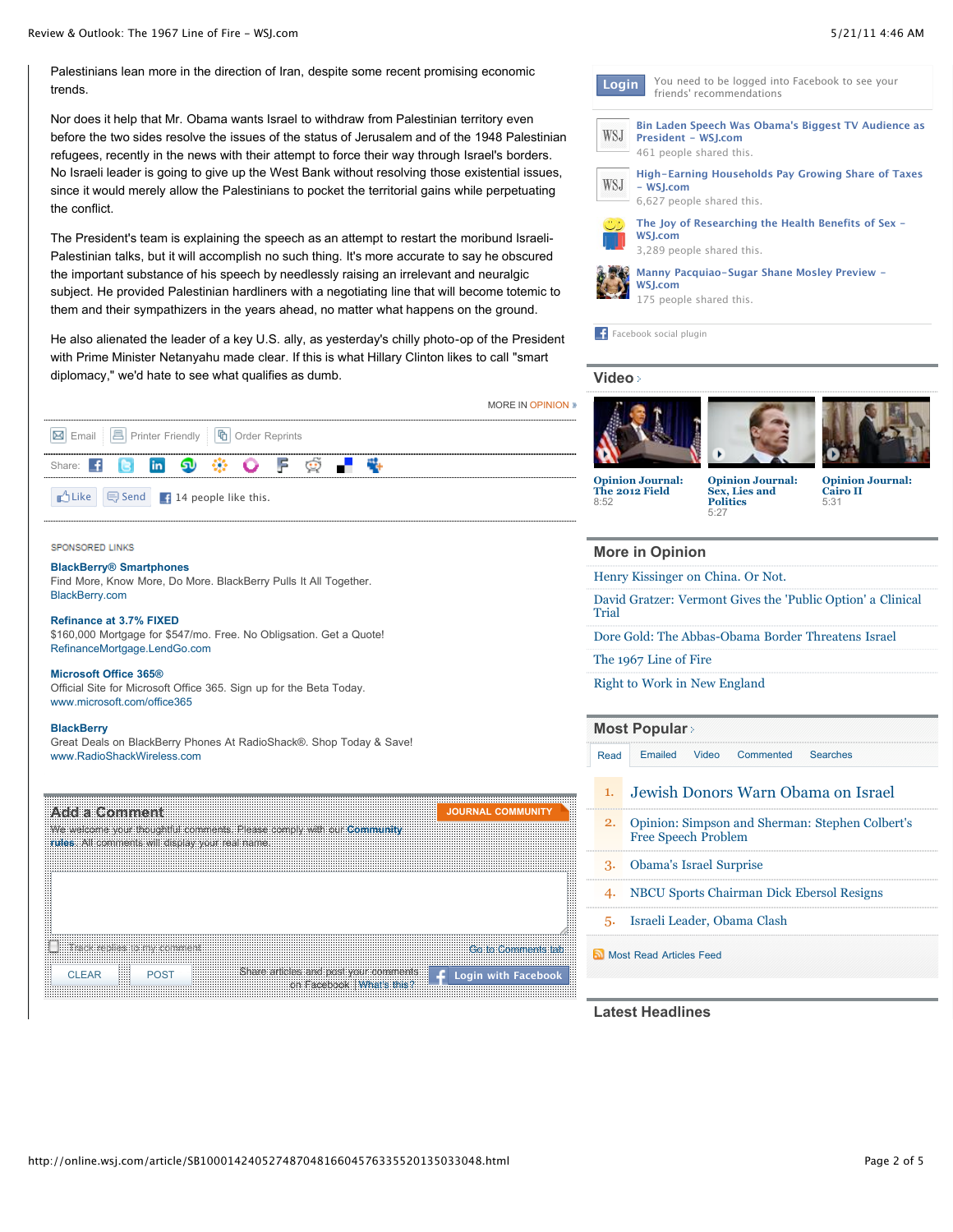# **Related and Recommended**



**[The Online World of](http://online.wsj.com/article/SB10001424052748704463804576291181510459902.html?mod=WSJ_article_onespot)**



**L.A. Home**

**Female Desire**

**[Video: Justin Bieber Pelted With Eggs at](http://online.wsj.com/video/justin-bieber-pelted-with-eggs-at-sydney-concert/6F3A892F-FC1E-41F4-BCF3-488FAD8369AB.html?mod=WSJ_article_onespot) Sydney Concert**

**["Her Royal Hotness," Pippa Middleton](http://online.wsj.com/video/her-royal-hotness-pippa-middleton/8ACA4601-99DC-4781-ADCC-514198C039D7.html?mod=WSJ_article_onespot)**

**[New Condom Nears Approval](http://online.wsj.com/article/SB10001424052748704570704576274281338693052.html?mod=WSJ_article_onespot)** 

**[Nikki Haley: Obama's Silence on Boeing Is](http://online.wsj.com/article/SB10001424052748703778104576287290266016016.html?mod=WSJ_article_onespot) Unacceptable**

**[New York Man Predicts End of World](http://online.wsj.com/video/new-york-man-predicts-end-of-world/C7760CB7-50B2-4D03-9CE0-93AD63CE5368.html?mod=WSJ_article_onespot)**

**[Third Worker Dies at Fukushima Nuclear Plant](http://online.wsj.com/video/third-worker-dies-at-fukushima-nuclear-plant/62DFEAF3-C658-4315-8769-49D1C23A7EEC.html?mod=WSJ_article_onespot)**

**[Video: Evidence of Osama's Death](http://online.wsj.com/video/evidence-of-osama-death/EB1163F2-A12B-4862-B0BB-DFE6758A17EF.html?mod=WSJ_article_onespot)**

**[The World's Greatest Whiners](http://online.wsj.com/article/SB10001424052748704569404576299314103473174.html?mod=WSJ_article_onespot)**

**[India Snubs U.S., Russia in Jet Deal](http://online.wsj.com/article/SB10001424052748704187604576290152569171440.html?mod=WSJ_article_onespot)**

**[New Luggage Rule in EU Sows Confusion](http://online.wsj.com/article/SB10001424052748704099704576289091278615156.html?mod=WSJ_article_onespot)**

Content from Sponsors [What's This?](javascript:void(0);) **Elsewhere on the Web**

[Israeli Leader, Obama Clash](http://online.wsj.com/article/SB10001424052748704904604576335071093979138.html?mod=WSJ_article_LatestHeadlines) [Ex-IMF Chief Makes Bail](http://online.wsj.com/article/SB10001424052748704083904576333531469131182.html?mod=WSJ_article_LatestHeadlines)

[Mine Probe Faults Massey](http://online.wsj.com/article/SB10001424052748704904604576333102249563620.html?mod=WSJ_article_LatestHeadlines)

[More Headlines](http://online.wsj.com/home/us)

[Pawlenty to Pursue GOP Nomination](http://online.wsj.com/article/SB10001424052748704904604576335201767357860.html?mod=WSJ_article_LatestHeadlines)

[Democrats Unhurried in Budget Work](http://online.wsj.com/article/SB10001424052748704083904576333744038895386.html?mod=WSJ_article_LatestHeadlines) [Republicans Block Judicial Nominee Liu](http://online.wsj.com/article/SB10001424052748704904604576333511794234064.html?mod=WSJ_article_LatestHeadlines) [Some Cities Lose Counterterror Funds](http://online.wsj.com/article/SB10001424052748704083904576333621009219818.html?mod=WSJ_article_LatestHeadlines) [Disability Judge Spurs Benefits Probe](http://online.wsj.com/article/SB10001424052748704816604576333682478147922.html?mod=WSJ_article_LatestHeadlines) [Goldman Braces for Subpoenas](http://online.wsj.com/article/SB10001424052748704083904576333730704803292.html?mod=WSJ_article_LatestHeadlines)

[Emails on Loughner Reveal College's Worries](http://online.wsj.com/article/SB10001424052748704904604576333982710893582.html?mod=WSJ_article_LatestHeadlines)

FYILIVING.COM **Chocolate Milk Banned: The History [of School Lunch 1790](http://fyiliving.com/diet/nutrition/chocolate-milk-banned-the-history-of-school-lunch-1790-today/) – Today**

FYILIVING.COM **Weight-Loss [Motivator? Hard Cold](http://fyiliving.com/diet/weight-loss/weight-loss-motivator-hard-cold-cash/) Cash**

FYILIVING.COM **[Arm Exercise Fad That](http://fyiliving.com/health/fitness/arm-exercise-fad-that-works-tone-your-arms-and-your-belly-at-once/) Works! Tone Your Arms and Your Belly at Once**

FYILIVING.COM **Could Camel Milk [Help Relieve Food](http://fyiliving.com/health/allergy-asthma/could-camel-milk-help-relieve-food-allergies/) Allergies?**

# FYILIVING.COM

**[Chocolate Milk Ban in](http://fyiliving.com/diet/nutrition/chocolate-milk-ban-in-l-a-school-districts-strawberry-milk-suspended-too/) L.A. School Districts: Strawberry Milk Suspended, Too**

FYILIVING.COM **[The Stereotype Threat](http://fyiliving.com/health-news/the-stereotype-threat-may-explain-women-being-bad-at-math/) May Explain Women Being Bad at Math Sometimes**

FYILIVING.COM **[ADHD: 5 Surprising](http://fyiliving.com/mental-health/adhd/adhd-5-surprising-causes/) Causes**

Powered by **O** OneSpot

Subscribe Now for Full Access to WSJ.com and Get

# **2 WEEKS FREE**

**SUBSCRIBE NOW** 

### **WSJ Subscriber's content provides:**

• Personalized tracking of industries

. Heard on the Street: up-to-the-minute news and analysis that affects the markets and industries • Core business news: "What's News" and new "Management" section

# **Editors' Picks**



**Randy "Macho Man" [Savage Dies in Car Crash](http://blogs.wsj.com/speakeasy/2011/05/20/randy-macho-man-savage-dies-in-car-crash/)**







**[Roughing It in a Luxury RV](http://online.wsj.com/article/SB10001424052748703730804576315081449166492.html?mod=WSJ_hp_editorsPicks_2) [Making a Panda Talk](http://online.wsj.com/article/SB10001424052748703421204576329392742658976.html?mod=WSJ_hp_editorsPicks_3) [The End of the World:](http://online.wsj.com/article/SB10001424052748704904604576335304069556170.html?mod=WSJ_hp_editorsPicks_4) FAQs**



**[We'll Always Have Allen's](http://online.wsj.com/article/SB10001424052748704904604576332953513849220.html?mod=WSJ_hp_editorsPicks_5) 'Paris'**

# THE WALL STREET JOURNAL.